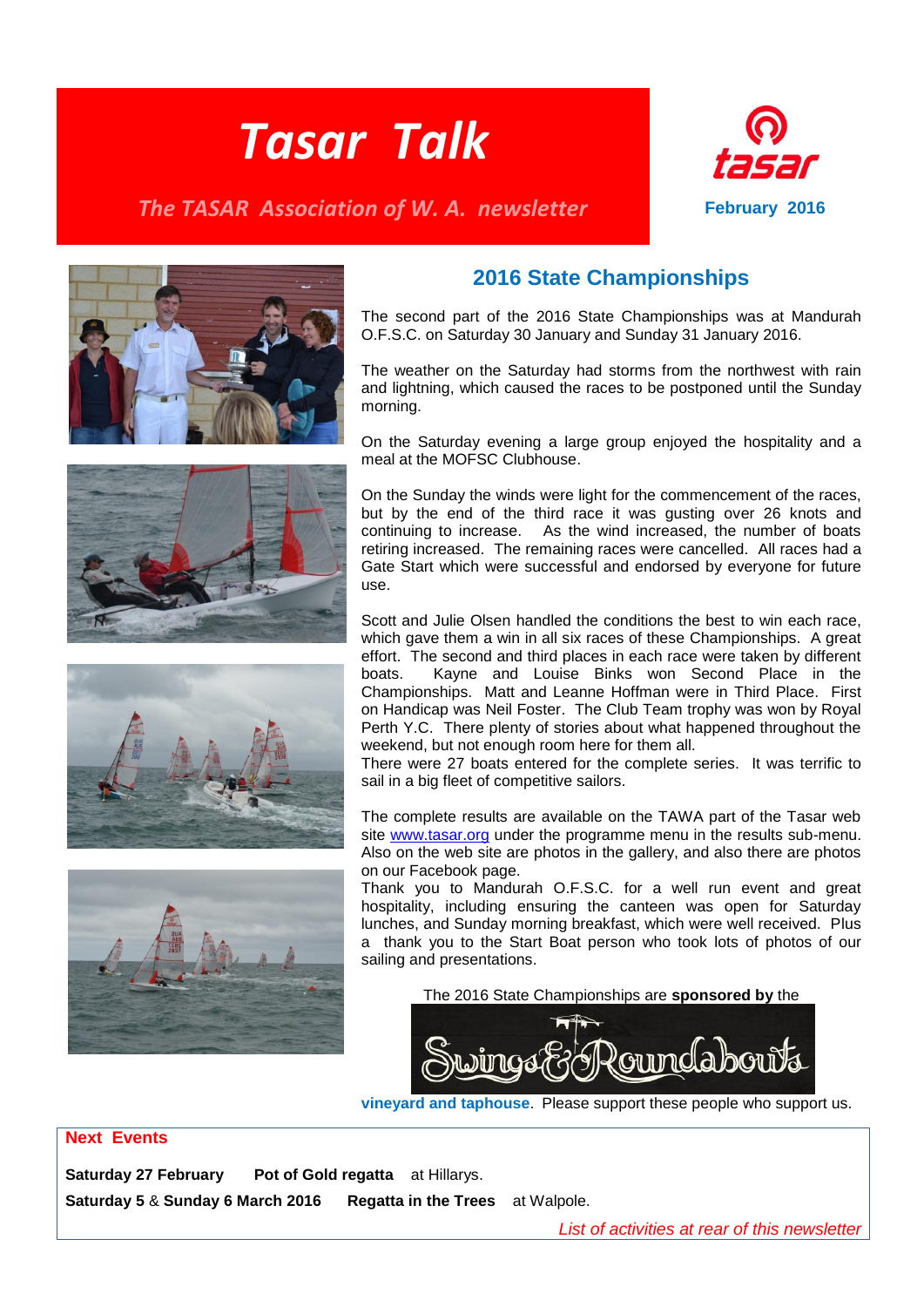

### **TAWA Invitation Weekend at Busselton 12 & 13 December**

The Busselton Tasar's invited other TAWA members to sail with them on afternoon of the Saturday 12<sup>th</sup> and then on the Sunday take part in some coaching on & off the water. On the Saturday evening everyone was welcome to join them at the GBYC clubhouse for a meal and socialise while overlooking the pristine waters of Geographe Bay on a typical summer evening.



# **Australia Day at Geographe Bay**

GBYC had their Australia Day regatta on the weekend prior to Australia Day, with visiting and local Tasars taking part in it. After sailing at the regatta, a number of the Tasar people sailed on the keel boats "FatBlueSky" and "Major Tom" to Meelup Bay on the Monday for some R&R.



## **RPYC Mini Series 6 & 7 February**

The **Argonaut Mini Series** was held on 6 and 7 February at Royal Perth Yacht Club. Unfortunately it was the weekend after our States and it appears that everyone needed a rest, as no Tasars took part in the event.



The **Pot of Gold Regatta** will be held on Saturday 27 February 2016 by Hillarys Yacht Club. It will be sailed on the waters adjacent to the Hillarys Boat Harbour. Cash Prizes for 1<sup>st</sup>, 2<sup>nd</sup> & 3<sup>rd</sup> places. It is expected that the value of the prizes to be similar to last year when it was \$100 for first place, \$75 for second and \$50 for third place.

The Notice of Race and online Entry are available on the web site [http://www.hillarysyachtclub.com.au](http://www.hillarysyachtclub.com.au/) in the Water Sports tab, then select Dinghies, then click the button "Pot of Gold Race Entry Form".

Enquiries to Chris Kelly at chris@hillarysyachtclub.com.au or 9246 2833.

## **Regatta in the Trees at Walpole 5 & 6 March**

The **Regatta in the Trees** will be held on Saturday 6 and Sunday 7 March 2016 (Labour Day long weekend) by Walpole Yacht Club. It will be sailed on the inlet waters adjacent to the Walpole Yacht Club.

The Notice of Race and online Entry Form are available now at<http://www.walpoleyachtclub.com.au/>

Accommodation is available only a short walk from the sailing area at Coalmine Beach Holiday Park Walpole [www.coalminebeach.com.au](http://www.coalminebeach.com.au/) , which is adjacent to the regatta headquarters and Walpole Yacht Club. A variety of other accommodation is available close to the nearby town of Walpole, and are listed on the web site of Walpole Yacht Club.

This is a very popular sailing and social event, and is well worth the effort to get there. We are expecting more than the 12 Tasars that attended the last regatta.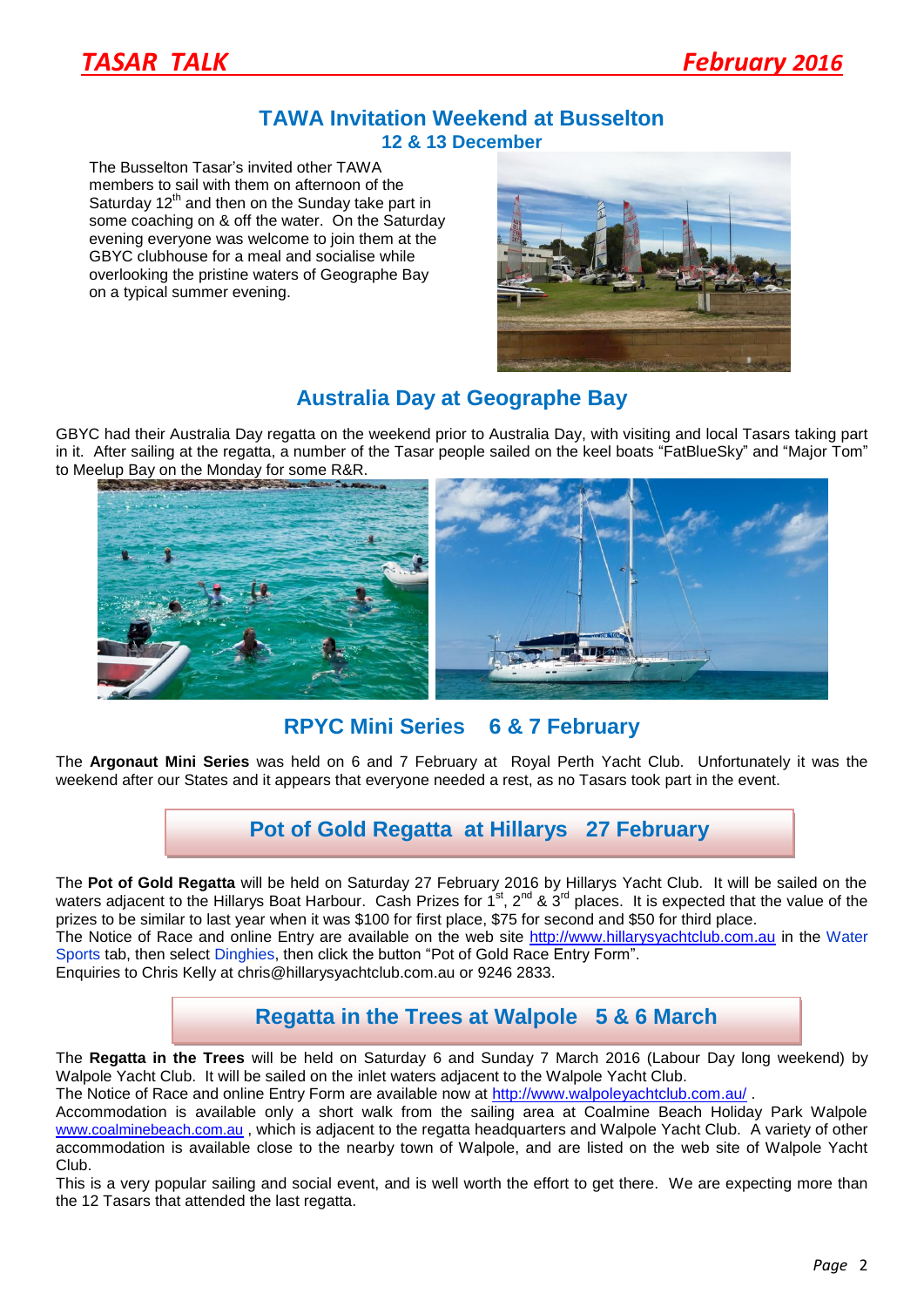



TAWA Team sailing vests were sponsored by



**The Fabric Printer** Screen Printing Service for Perth & Australia 2/16 Sundercombe St Osborne Park, WA, 6017 Australia

| P: 08 9244 9000                  |  |
|----------------------------------|--|
| F: 0892449022                    |  |
| $E$ : sales@fabricprinter.com au |  |

www.fabricprinter.com.au

**Deals for TAWA members**

monkeu

**Monkeyfist Marine is an online chandler** and they have thrown their support behind Tasar sailing in WA. Monkeyfist Marine has agreed to help out the WA Tasar team with discounts on apparel and hardware. Also Monkeyfist Marine has **supplied state team rash vests which were presented to the team at the TAWA AGM**. The WA team proudly displayed **Monkeyfist marine** stickers for the regatta, and spread the word about Monkey fist marine and it's online store. Check out the website<http://www.monkeyfist.com.au/> and get your new seasons sailing gear online from the convenience of your own home.

MonkeyFist can provide a **20% discount on the full retail price of most products** we have online (where a product is on sale or already at a discount, the TAWA 20% discount will apply to the full retail price).

There are a couple of exceptions to this:

12.5% discount Velocitek products, NOB, Harken, Plastimo, Wichard, Spinlock

5% discount EPIRB products

Given the discount being provided, I can't also provide free shipping on these orders, however shipping will only be charged at cost.

If anyone on the team and TAWA members (or their friends/family) wish to place an order, please ask them to email me directly [\(remy@monkeyfist.com.au\)](mailto:remy@monkeyfist.com.au) with a list of the product/s, quantity, size & colour (if applicable). I'll then be able to put together an invoice for their order and I'll send it back with options on processing payment.

If anyone has any questions, or there is anything else I can help with, please do not hesitate to get in touch with **Remy** . Mobile 0409 660 203 email [remy@monkeyfist.com.au](mailto:remy@monkeyfist.com.au)

**See TAWA on Facebook**  at [www.facebook.com/tasarsWA.](http://www.facebook.com/tasarsWA)

#### **Tasar web site**

The **Tasar web site** [www.tasar.org](http://www.tasar.org/) contains **TAWA** at [www.tasar.org/regions/australia/western-australia/](http://www.tasar.org/regions/australia/western-australia/) for information about all things Tasars in W.A..

**Tasar pamphlet** is available on our web site

**Help to promote Tasar activities and your Club**

by sending comments, stories and photos for either our newsletter, Facebook page or web site to your Club Tasar representative or email to [tasarsinwa@gmail.com](mailto:tasarsinwa@gmail.com)